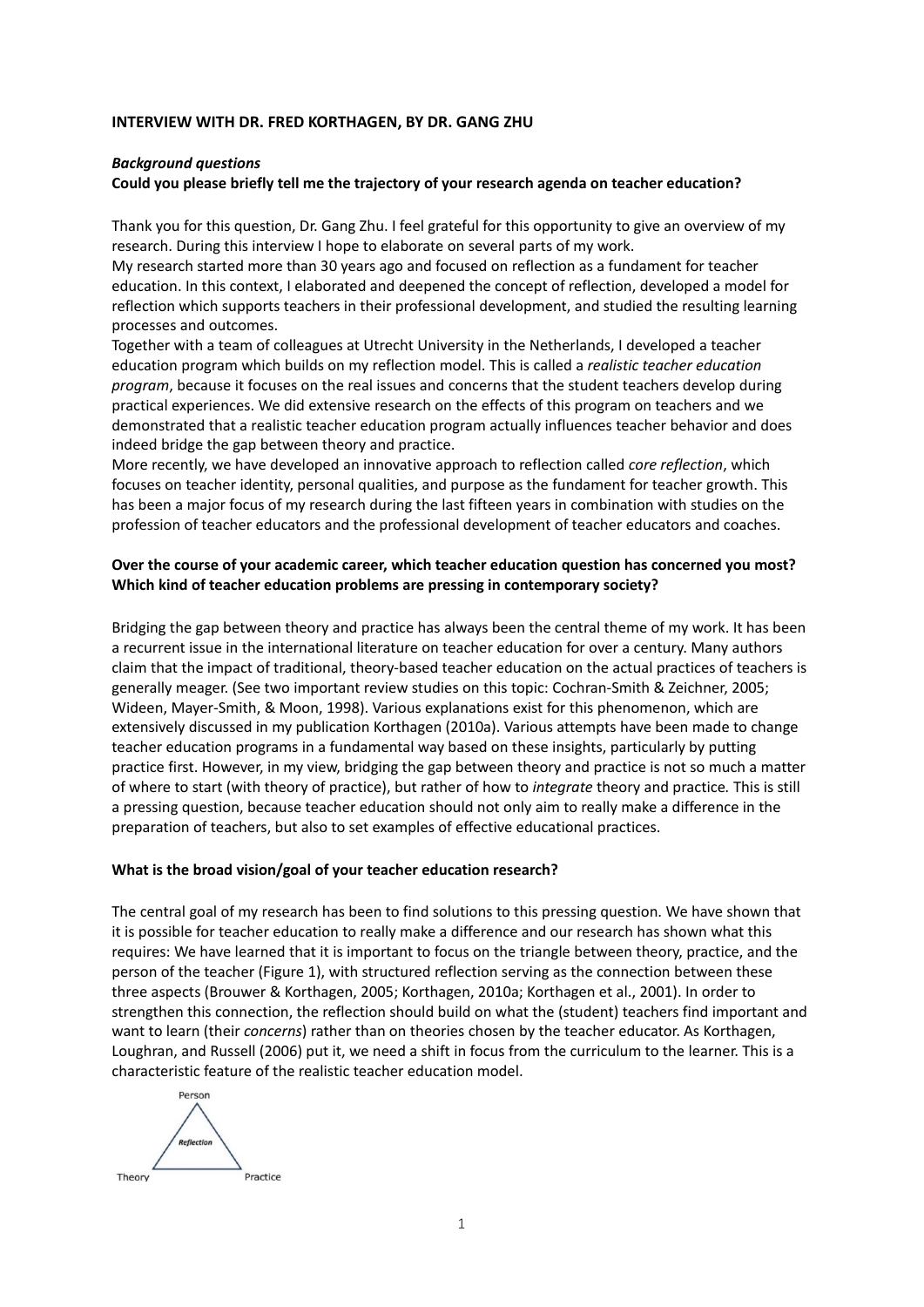#### *Figure 1: Reflection as the link between practice, theory, and person*

In order to further explain the basic principles of a realistic teacher education program, we will first have to look at the topic of teacher learning. Only through a deeper understanding of this topic can we understand what is needed in the pedagogy of teacher education. In other words, a pedagogy of teacher education should build on insights on teacher learning.

### *Teacher learning*

### **You conducted numerous studies on teacher professional learning. What is your view on this topic?**

It is remarkable that teacher learning is a relatively new field of research and has nevertheless already yielded many new and important outcomes. Traditionally, researchers assumed that teacher behavior is primarily influenced by a teacher's thinking. This is why teacher educators tried to put the 'right' theories into the minds of student teachers, looking at teacher learning as the accumulation of knowledge. However, this is exactly why a gap between theory and practice arises, for in reality teacher behavior is only partly grounded in rational thinking. In practice, many things happen simultaneously during a lesson, and at the same time there is a continuous pressure on teachers to act, as there is a need to keep the lesson going. This makes it impossible for a teacher to be aware of everything that plays a role at any specific moment and to make decisions in a well-considered, deliberate manner (Korthagen, 2017). This is especially true for beginning teachers who are still getting used to their profession. Therefore, much of teacher behavior is *immediate behavior*, that is behavior that is hardly reflected upon. Such behavior is mediated by the so-called intuitive-experiential body-mind system, which processes information rapidly. In Korthagen et al. (2001) I discussed empirical data suggesting that such automatic behavior is momentarily triggered in teachers by notions, feelings, values, needs, behavioral inclinations, and so forth, and often by complex combinations of these factors. They form an internal, unconscious conglomerate of cognitive, affective, motivational, and behavioral factors based on previous experiences. Korthagen and Lagerwerf (2001) called such a conglomerate *a gestalt* (Figure 2).





The gestalt concept was originally used to describe the organization of visual perceptions. Therefore, this implies a broadening of this classical concept. In this broader conceptualization a gestalt encompasses a broad variety of aspects (see Figure 2) evoked by a situation. In line with views proposed by Hargreaves (1998) and Sutton and Wheatly (2003), the gestalt concept helps to consider the cognitive, affective, motivational, and behavioral aspects of teacher's functioning as thoroughly interrelated. This is in line with insights from brain research showing the close connections between various aspects of the internal processes in human beings.

This has important consequences for our view of teacher learning. Hoekstra (2007), who studied teacher learning through observations and interviews with teachers, concludes that for a long time we have focused too much on conscious thinking as the source of teacher behavior. In practice, teacher behavior appears to stem from a complex mix of cognitive, affective, and motivational sources within the teacher, which often remain largely unconscious. From this perspective, we can see that for a long time, teacher education has focused on the upper left area in Figure 3, while the blank boxes are just as important!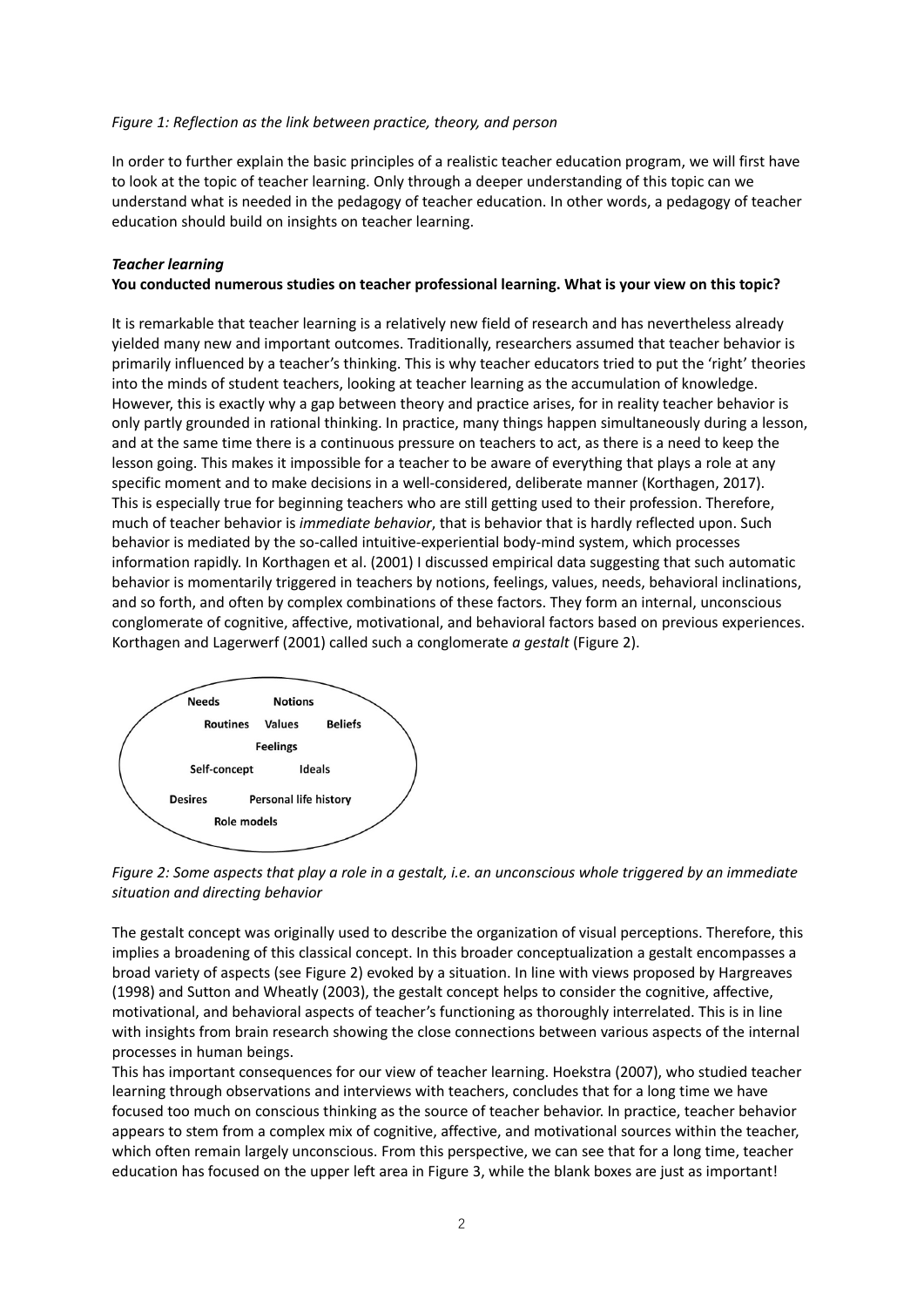

*Figure 3: The sources of teacher behavior* 

The realistic approach to teacher education starts from the premise that *all* areas of Figure 3 are involved in the professional learning process and should therefore receive attention. This is why reflection on thinking, feeling, and wanting is so important in teacher development. Reflection makes teachers more aware of the various unconscious sources of their behavior and clarifies the relationships between thinking, feeling, and wanting. Teachers can also learn to reflect in a similar manner on the sources of their students' behavior, which leads to a better understanding of what is going on in a classroom, and thus to better teacher behavior.

**You and your colleagues stated that meaning-oriented learning and deliberate practice may be expected to promote teachers' continuous professional development. How do you understand meaning-oriented learning and deliberate practice in teacher education? How can we enact these practices in teacher education?**

When people reflect on an experience, they often tend to focus on the question 'What can I do (better) next time?' This is called *action-oriented reflection* and it often happens automatically, without being aware of it. Although a quick search for a solution often works well in simple, practical situations, it is often not effective in more complex situations such as most interpersonal problems. In such cases it is important to first develop a deeper understanding of the specific situation; in other words, it is important to apply *meaning-oriented reflection*. This requires a more thorough analysis: what aspects were essential for the situation to go well or to not go well? What influence did I (the teacher) have in this situation and what was the influence of others (for example, the students)? By considering these types of questions, the teacher will get a better understanding of the relationships between the phenomena that are manifesting in a specific situation. As a result, ideas about alternative actions in such a situation fit in better with what is going on and the new behavior will therefore be more effective. We call this *deliberate practice*, practice that is informed by a thorough reflection on the underlying processes taking place in both the students and the teacher.

For this process of meaning-oriented reflection, we developed the five-step ALACT model (Figure 4), named after the first letters of the steps.



*Figure 4: The ALACT model for reflection*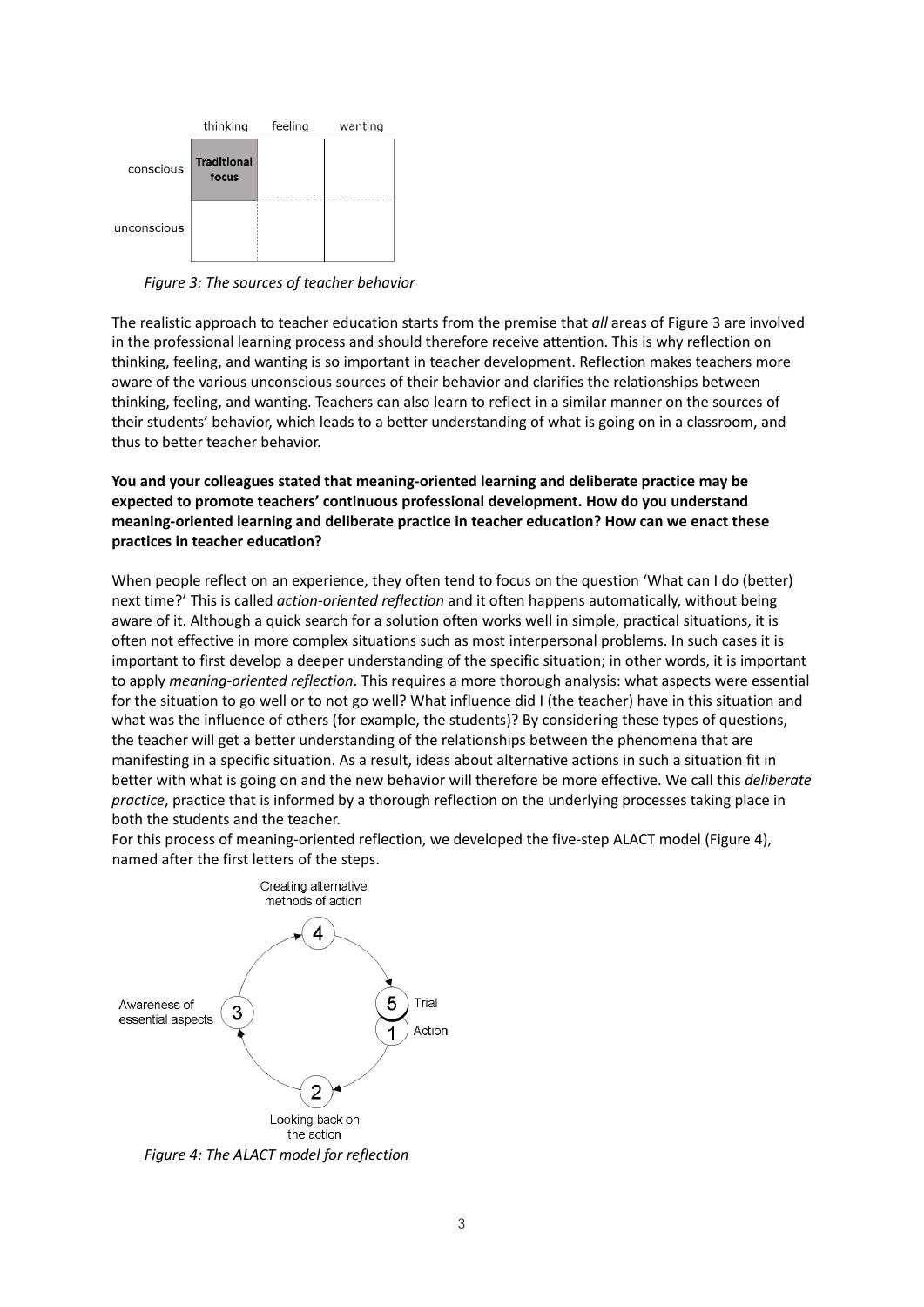In the case of action-oriented reflection step 3 is skipped. Research by Hoekstra (2007) has shown that, in the long run, action-oriented reflection contributes little to professional development. Meaning-oriented reflection does enhance professional development as it leads to deeper insights into the underlying phenomena that occur during the work of a teacher, particularly if relationships are established with theory.

# **You also examined teachers' informal learning from classroom teaching. From your perspective, what is the role of teachers' informal learning in teacher education, especially as compared with formal learning?**

As I discussed before, a large part of teacher behavior and teacher learning in practice is grounded in a complex and often unconscious mix of cognitive, affective, and motivational dimensions. Therefore, I agree with authors such Hargreaves (1998) that it is time for teacher education to move beyond a one-sided rational approach that focuses on formal learning. We should devote more attention to the realities of teachers' spontaneous, natural, informal learning during their teaching practices.

In our research team, we deliberately looked at the relationship between the development of teachers' professional behavior and their internal activities during their informal learning. One important result of this branch of research is that teachers differ in the way they learn informally and therefore, support for teacher learning should be differentiated. For example, teachers who have a natural tendency to experiment and collaborate, should be encouraged in those endeavors. Their learning should be facilitated by helping them find opportunities for interactions with peers and for reflection on practices. For teachers who prefer to work on their own, we conclude that it is important for them to experiment with new practices in a safe learning environment while meaning-oriented reflection on classroom situations is promoted, with a focus on their immediate concerns (Hoekstra et al, 2009).

Most importantly, our research team found that productive informal learning is enhanced when a teacher develops *new practices.* If the teacher tries something new, he or she has to step out of routine behavior and thus leaves the personal comfort zone. Such situations enhance the teacher's reflection, particularly their *meaning-oriented reflection*. The idea of building on informal learning around new practices seems to show an important direction for teacher education.

## *Pedagogy of realistic teacher education*

**Drawing upon your extensive professional experiences, you proposed the pedagogy of realistic teacher education to address the deep-rooted gap between theory and practice in teacher education. What are the major assumptions and tenets of the pedagogy of realistic teacher education?**

Realistic teacher education builds on the insights into teacher learning discussed so far. The pedagogy of realistic teacher education is grounded in the following tenets:

- 1. Working from real and important situations encountered by student teachers during teaching experiences in practical contexts;
- 2. Building on the concerns or needs of the student teachers;
- 3. Reflection by and interaction between the student teachers;
- 4. First comes theory with a small t (practical theory), which is linked to student teachers' concerns and needs;
- 5. Theory with capital T (formal academic theory) comes after theory with a small t;
- 6. An integrative program (program contents are blended);
- 7. Close cooperation between university-based and school-based teacher educators.

The importance of tenets 1 and 2 have been explained above. The essence of these tenets is that professional learning processes are most effective if they start from the student teachers' concerns rather than from the Theory. Student teachers' concerns arise during active involvement in practice, which can already start before the student teachers go to a school. For example, practical experience can start with the coaching of one student from a school once a week over six weeks, the so-called *one-to-one experience*. Another example is giving a mini-lesson to the peer group of student teachers, with the assignment being to make these peers actively engaged during the lesson. The advantages of such experiences is that they focus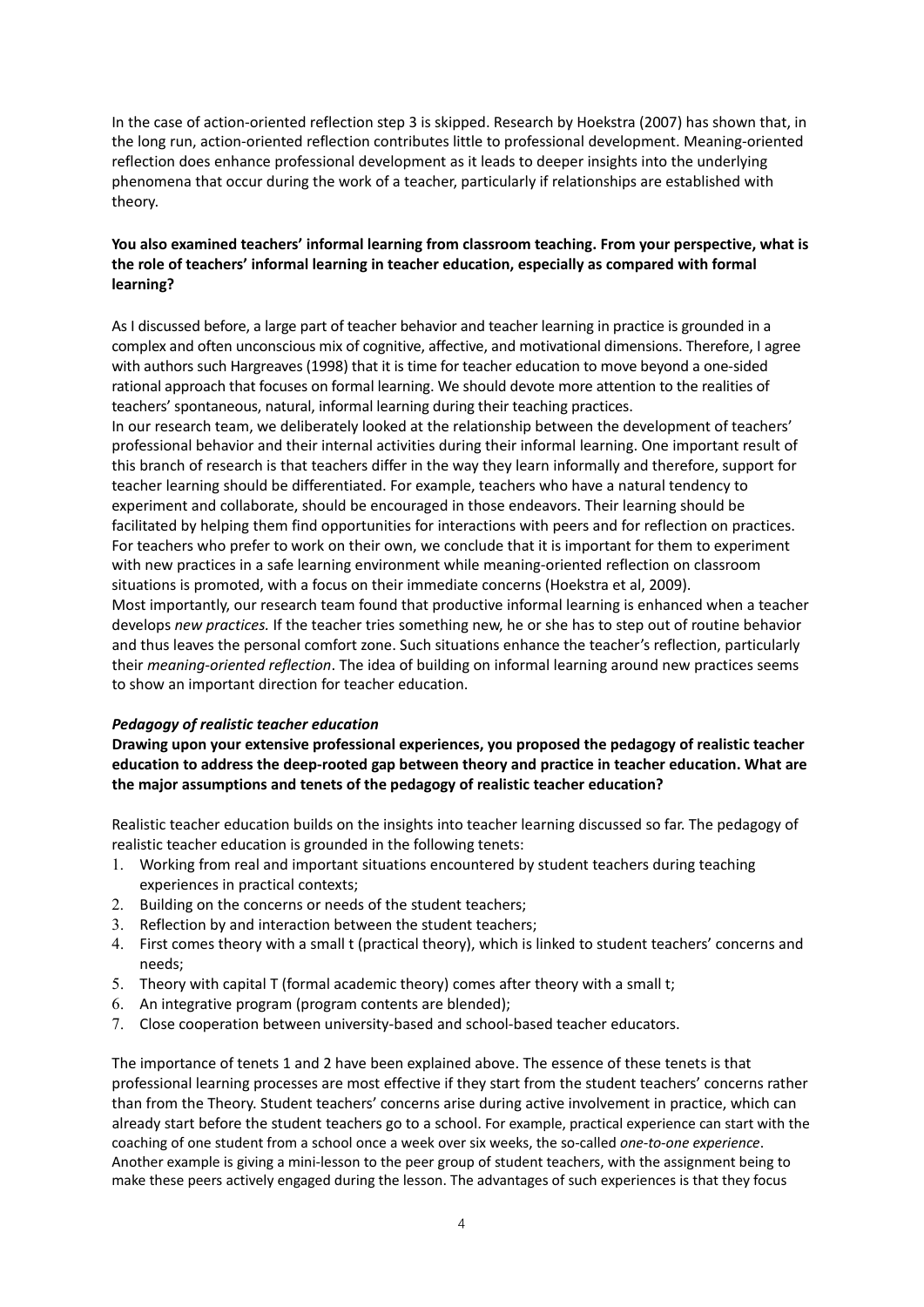the student teachers' attention on learning processes rather than on classroom discipline. Looking at tenet 3, it is important to use the five-step model for reflection as it promotes meaning-oriented reflection. We have already discussed that in practice thinking, feeling, and wanting play determine behavior, often in an unconscious way. Therefore, in step 2 of the reflection model, we use the so-called 'nine boxes' (see Figure 5) to deepen the reflection.

| 0. In what context did the experience take place? |                                 |
|---------------------------------------------------|---------------------------------|
| 1. What did I do?                                 | 5. What did the students do?    |
| 2. What did I think?                              | 6. What did the students think? |
| 3. How did I feel?                                | 7. How did the students feel?   |
| 4. What did I want?                               | 8. What did the students want?  |

*Figure 5: The nine boxes with questions helpful for step 2 of the reflection (concretizing questions)*

Answering the nine questions in Figure 5 can help student teachers locate an essential friction (or harmony) between the various areas, in other words to arrive at step 3 (awareness of essential aspects). Student teachers can, for example, discover a difference between what they wanted (to do) and what they actually did. Often teachers come to realize that there was a discrepancy between what they wanted and what the students wanted. They can then build on this awareness and devise appropriate new courses of action (step 4).

# *Types of knowledge*

Tenets 4 and 5 have to do with the type of knowledge offered to student teachers. As we have seen, teachers often have little time to think and thus need prompt and concrete answers to situations. Therefore, action-guiding knowledge (*practical knowledge*, also called *theory with a small t*) is rather different from the more abstract, systematized and general expert-knowledge that teacher educators often present to student teachers (*formal knowledge* or *Theory with capital T)*. An important explanation for the limited impact of many teacher education programs is that they present Theory with capital T too early. In a realistic program the Theory with capital T comes later, after several rounds of practical experiences and in conjunction with theory with a small t (see Figure 6).





The tenets discussed up to this point have strong implications for the structure of a teacher education program. The realistic approach is not compatible with a program structure showing separate modules such as subject matter methods, general education, and psychology of learning, among others. Teacher knowledge that is assumed to function in practice is knowledge based on experiences and teaching experiences are not as fragmented as the structure of many teacher education programs would suggest. Therefore, tenet 6 states that in a realistic program, courses are blended so that there is actually only one integrated program. However, it is possible that at the end of the program there are separate and specialized courses in which the Theory with capital T can finally take center stage.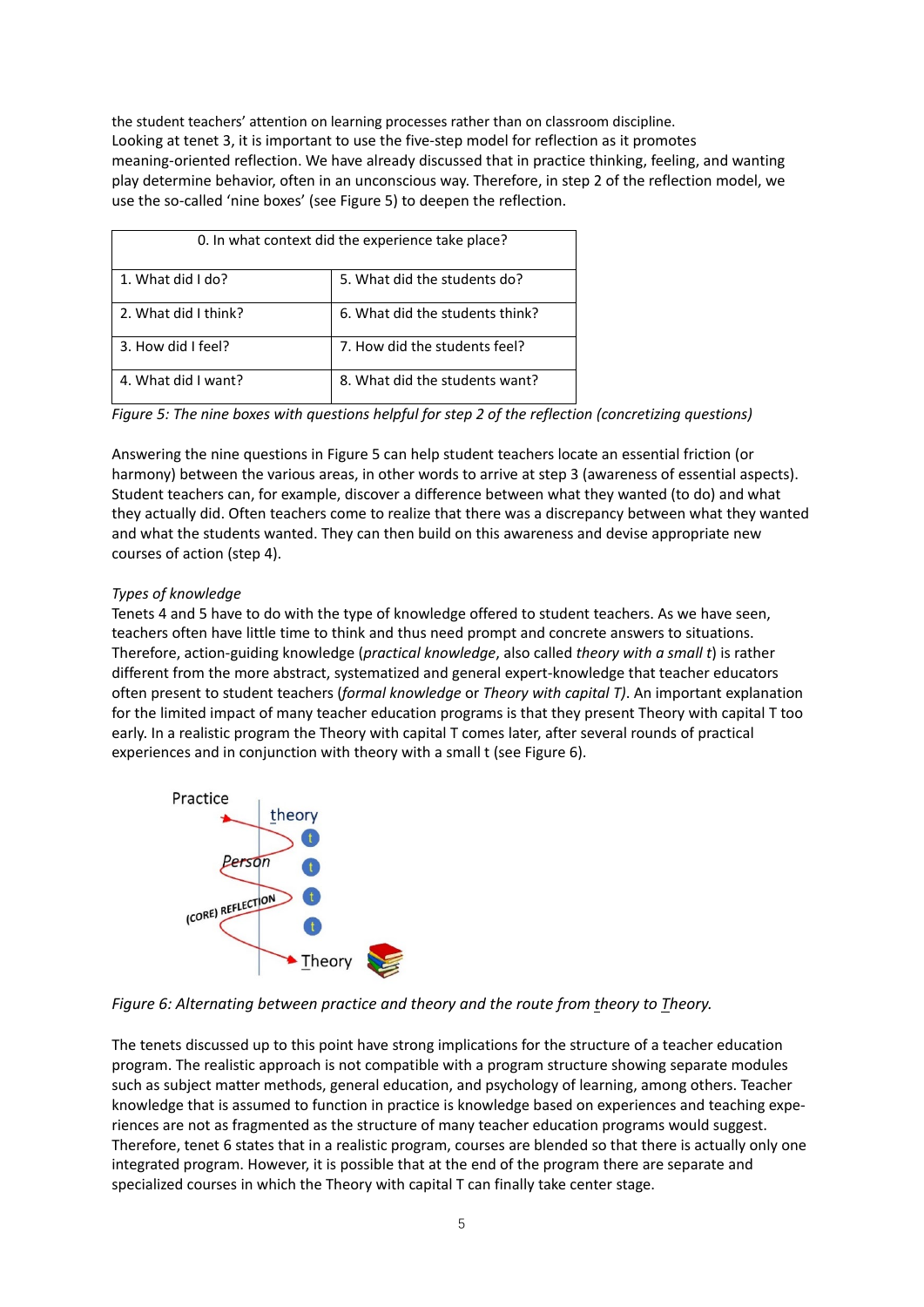Finally, because of the intertwined nature of practice and theory, the realistic approach requires close cooperation between school-based teacher educators (and mentor teachers) and university-based teacher educators (tenet 7). Most importantly, they should agree on using a realistic approach to teacher education.

**In your widely-acclaimed book** *Linking practice and theory: The pedagogy of realistic teacher education* **you insightfully proposed the onion reflection model of teacher development. Afterwards this model was widely accepted by researchers throughout the world. In China, many teacher education academics are familiar with this onion model. What are the theoretical backgrounds of this model? Do you want to elucidate on it?**

The *model of levels of reflection,* also known as the *onion model*, has been developed for facilitating deeper reflection, particularly in moments when the teacher is going through step 3 of the ALACT model and is considering what was essential in a given situation. The onion model is shown in Figure 7.



*Figure 7: The onion model*

This model describes various layers within a person. These layers can be 'peeled back' - just like an onion in someone's reflection.

The layers of the onion model are:

#### *1. The environment*

The outer layer is about the environment in which the teacher operates: individual students, a class, colleagues, the school with its rules and habits, norms and values, the parents, but also education and society as a whole, including socio-political influences, and the developments taking place in society. *2. Behavior*

A person behaves in a certain way when dealing with the environment. This behavior is what we look at in the second layer. Teacher behavior tends to be diverse; one moment a teacher is listening to a student, the next moment the teacher is giving an explanation or is asking questions or giving feedback while the students are working and so on. In other words, teachers have a broad behavioral repertoire, but recurring patterns can play a role in a person's behavior that can have a positive or negative effect on the students.

#### *3. Competencies*

What teachers do is influenced by their competencies (skills), such as subject-specific and pedagogical competencies. This layer is the first inner layer, which means that it is not directly observable by others; the environment and behavior of a person in that environment can be directly perceived from the outside, but competencies are expressed through behavior. Sometimes competencies are in fact available but do not show in behavior as a result of certain obstacles, that can come from inside or outside of the person.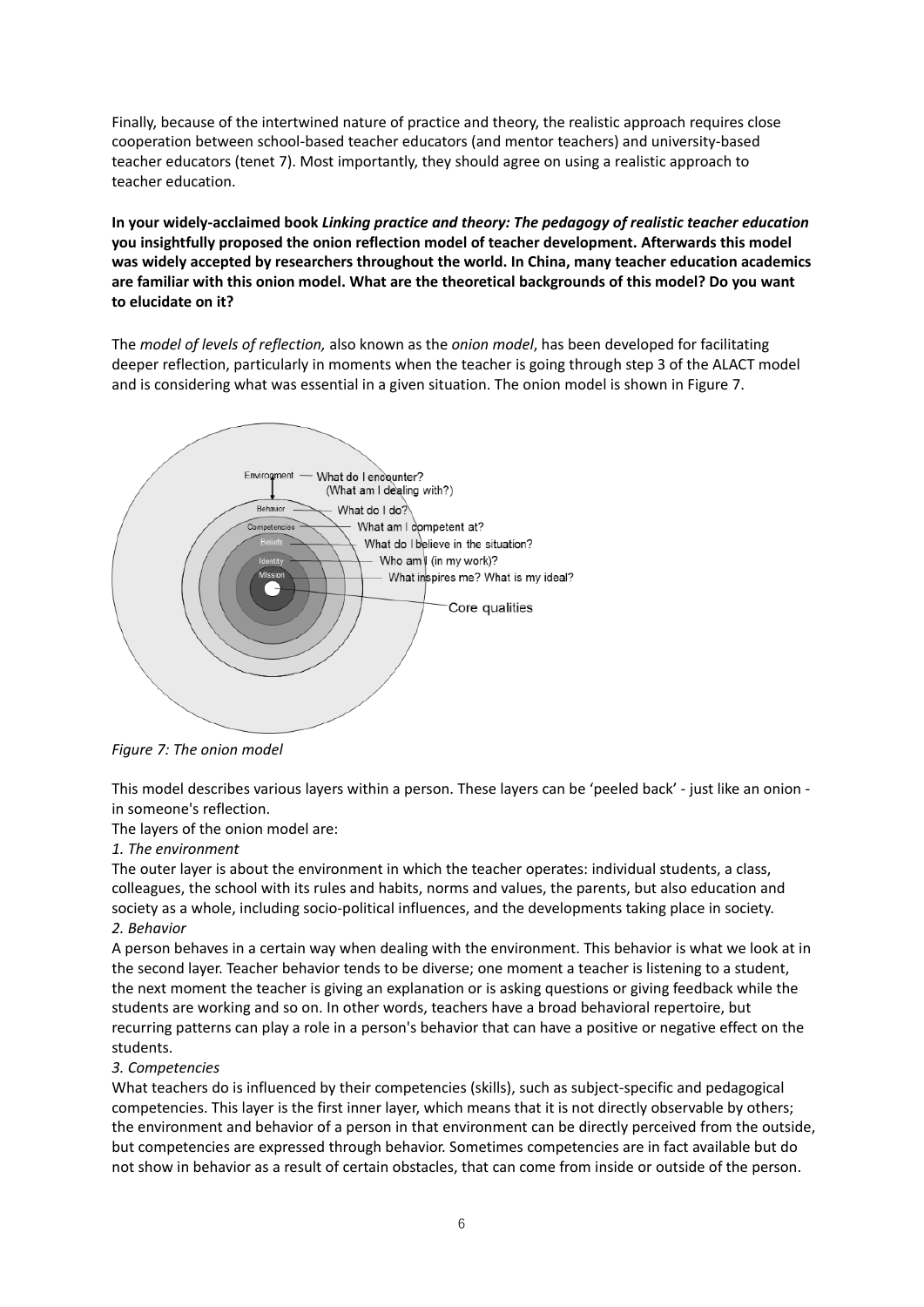# *4. Beliefs*

Next we arrive at the layer of beliefs. For example, a teacher who thinks 'my students are not motivated enough' or 'this is risky' holds a certain belief. This layer is not about religious beliefs (which belong to the sixth layer), but about assumptions and personal theories that someone has about the concrete situation they are dealing with.

# *5. (Professional) identity*

The fifth layer is the layer of identity. This concerns people's beliefs about themselves; in other words this layer is about (professional) *self-image*, also called *personal professional identity*. The beliefs people have about themselves in all sorts of situations are a common thread running through various work situations. This layer is characterized by thoughts such as: 'I am someone who ...' or any other such thought about oneself.

This layer is also concerned with the *professional role* that people believe they serve. For example, does the teacher see herself primarily as someone who has to transfer knowledge, or as someone in the foreground, or as someone who works in the background, or as a team player?

## *6. Mission*

The layer of mission has to do with deeper motives, values, and ideals and is about sources of inspiration and one's passion for the work.

## *7. The core*

The core of the onion model is about what makes someone unique. Here we locate *core qualities*; these are personal qualities such as decisiveness, patience, care, honesty, courage, optimism, flexibility, humor, accuracy, helpfulness, goal-directedness, and so forth. In my view, the potentially powerful influence of such core qualities on teachers' professional development is often overlooked.

Many teacher education programs focus on the outer layers, particularly on teacher behavior and competencies. However, all the onion layers influence each other, so it is important to give attention to *all*  layers and their interrelatedness. This means that we view professional learning as *multi-level learning,* i.e. learning in which all the onion levels play a role.

We may then discover that the outer layers influence the more inward layers; a concrete situation that someone has to deal with (environment) evokes certain behavior or stimulates the need to improve behavior. This in turn promotes the development of a certain competency, which then determines how someone thinks about such situations (beliefs). Ultimately, a change in beliefs about the world might lead to a shift in beliefs that people have about themselves (identity). It is also possible that this creates new ideals and that certain core qualities of the person are strengthened.

In addition to these influences of the outward layers on the inward ones, there is also an influence of the inside on the outside. A person's core qualities influence the ideals of that person (the layer of mission) and their identity, and all those layers have an effect on the outer layers of the onion model. In short, there is constant interaction between all of the layers.

If the onion layers are in harmony with each other (we call this *alignment*), a powerful influence arises from the deeper onion layers to the outside.

## *The origins of the onion model*

The onion model is a variant of what is often referred to, particularly in the literature on Neuro-Linguistic Programming, as *Bateson's model* (e.g. by Dilts, 1990) but this model was actually never formulated by Gregory Bateson. If we consider the layers from the outside in, we see that they largely correspond with the various areas that were emphasized throughout the history of teacher education, as I will explain now.

Until the beginning of the 20th century teachers mainly learned the profession in an apprenticeship relationship with an experienced teacher. The goal was getting to know common teaching practices in schools (*layer of environment*) and being able to copy the teacher's way of teaching (*layer of behavior*). During the 20th century, psychological, educational, and pedagogical knowledge grew and courses were developed through which prospective teachers learned academic knowledge and professional competencies based on research (*layer of competencies*). This gave the teaching profession more prestige. After the 1920's the psychological movement of behaviorism led to an emphasis on skills training (*the competency-based model*). The results of this approach turned out to be disappointing. It became clear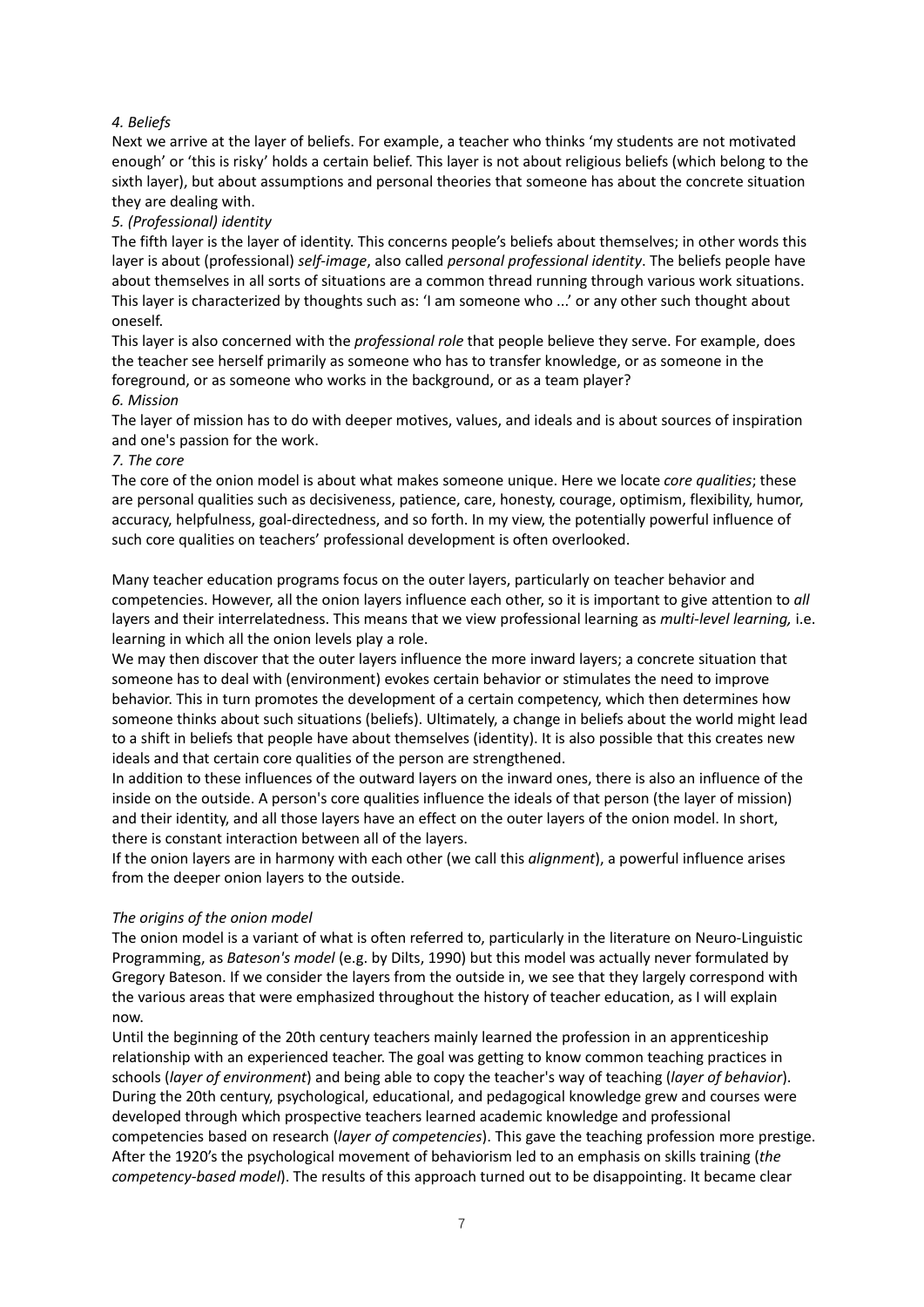that the behavior of good teachers could not simply be translated into a list of skills. Moreover, such lists became unmanageably long and detailed.

Starting in 1980, researchers and teacher educators started to pay more attention to what lies underneath the skills and behavior of teachers, namely their beliefs (*layer of beliefs*). A person's beliefs determine the development of skills and behavior; this received little to no attention in the competency-based approach. This development went hand in hand with the emergence of an emphasis on reflection. Professional identity also started to receive more attention by the end of the 20th century (*identity layer*). The following statement by Hamachek (1999, p. 209) became a well-known summary of this development: "Consciously, we teach what we know; unconsciously, we teach who we are". Since the beginning of the 21st century, the layer of mission has also become more apparent in the literature on teaching and teacher education through an increased focus on the ideals and passion of teachers.

Finally, much attention has been paid to character strengths in the recent psychological literature (Peterson & Seligman, 2004), which we call *core qualities*. This topic has received little attention In the educational literature though there are exceptions such as our studies on core reflection and multi-level learning, which are discussed in Korthagen, Kim, and Greene (2013).

The various levels can be seen as different perspectives that can be used to look at how teachers function. Each perspective offers a different answer to questions regarding the essence of good teaching and the essential qualities of a good teacher, but it is also possible to employ various perspectives simultaneously.

#### *Integrating the personal and the professional*

In teacher education there has always been tension between attention to behavior and competencies (the 'outside' in the onion model) on the one hand, and attention to the more inward layers on the other hand. Recently there have been more attempts to integrate them, which is in line with my view that good teaching is determined by the degree of alignment between the onion layers. According to this view good teaching involves *the integration of the personal and the professional*. This clarifies the importance of consciously paying attention to all onion layers in teacher development and promoting multi-level learning. In various studies we have shown that this enhances effective teacher behavior (Hoekstra & Korthagen, 2011; Korthagen, Kim, & Greene, 2013). In this way undesirable tension between an emphasis on competence and an emphasis on the teacher as a person can be overcome.

#### *The value of the onion model*

The onion model is helpful for identifying which aspects influence a situation and how those aspects influence each other in the case of both negative and positive experiences. Therefore, the onion model is an additional instrument for reflection. It is particularly helpful for deepening step 2 and 3 of the ALACT model. The model draws more attention to the inner layers, which are often overlooked in more superficial reflections.

Another important function of the onion model is to support awareness of one's inner potential, especially ideals and core qualities. This happens more easily when the reflection focuses on positive experiences and successes because in such situations it is natural and attractive to consider the teacher's ideals and core qualities and to consider how this potential can be used more often.

A third advantage of the onion model is that it can help to detect inner obstacles. If someone experiences a problem, it is always due to friction between layers of the onion. For example, a person's behavior may not be in line with what is needed in their interaction with the environment or the belief someone holds in a situation might not align with a personal ideal, or someone could have a negative self-image, which means that their available core qualities are not really being utilized. In short, if someone experiences a problem it is often useful to consider where an obstacle occurs to the alignment between the onion layers.

Finally, the onion model helps to connect the personal and the professional development of teachers; therefore the model leads to an awareness of *personal professional identity*. In fact, one can become a better teacher if one connects their more personal layers (laying at the inside) with professional practice (which is related to the outer layers).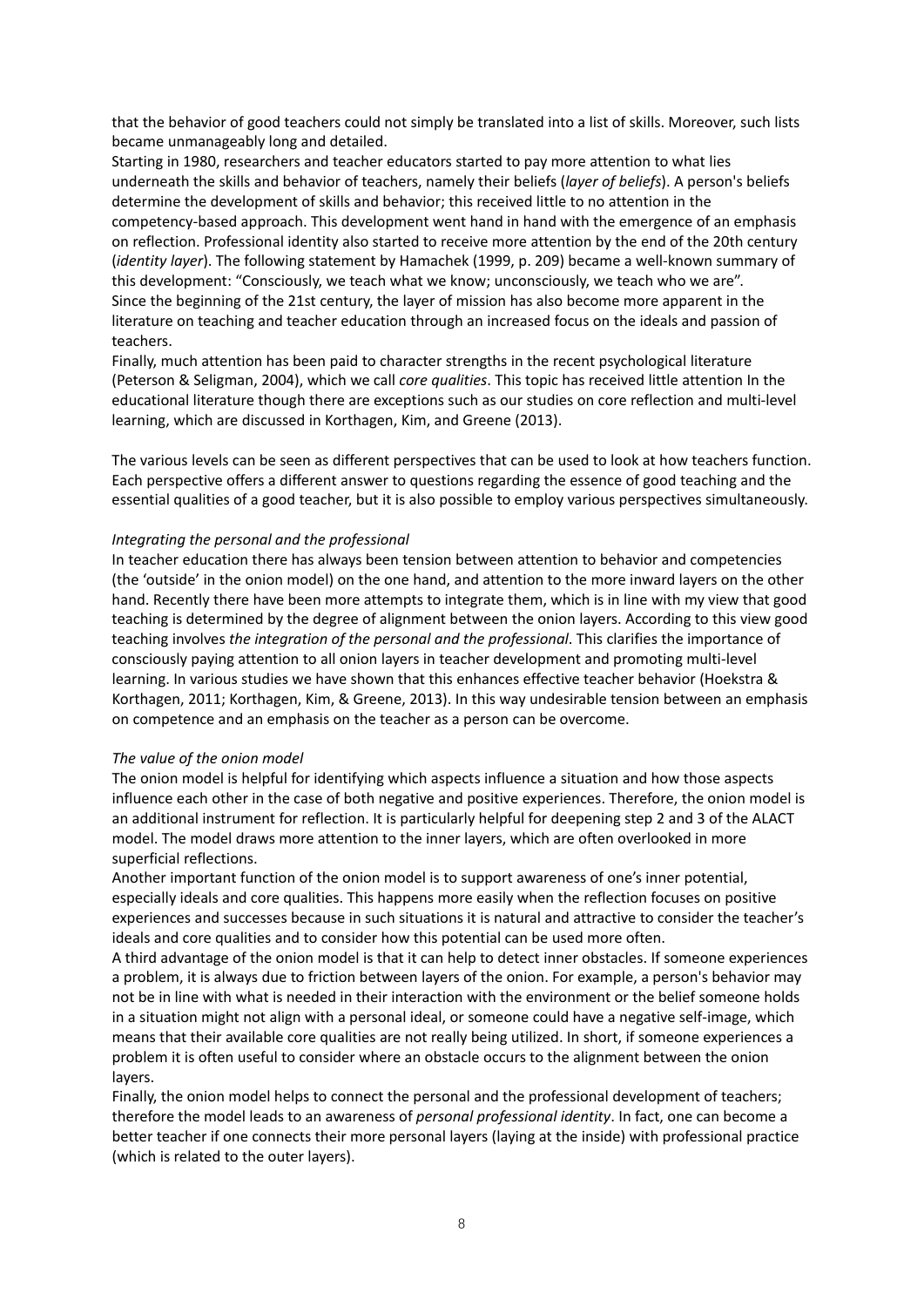**You state that teacher professional development has moved toward version 3.0. Specifically, you reveal that teacher learning takes place unconsciously and involves cognitive, emotional, and motivational dimensions. What do you think about the multi-level and multi-dimensional nature of teacher learning?**

Summarizing my answers to previous questions, we may conclude that:

(1) many processes guiding behavior take place without conscious awareness and as a result, teacher learning is often *unconscious learning* unless the teacher reflects and makes the unconscious more conscious.

(2) within a teacher, the cognitive, affective, and motivational dimensions (corresponding to thinking, feeling, and wanting) that guide behavior are intertwined and therefore all teacher learning is inherently *multi-dimensional learning*.

(3) learning processes take place at various levels in the onion model; in other words, teacher learning is *multi-level learning*.

Taken together, these principles may look complex, and indeed, that is exactly my point. Teachers' learning processes are complex and dynamic. These processes have a multi-dimensional and multi-level nature, and often take place unconsciously. If we accept this as our starting point, it is possible to design an effective approach for supporting teacher learning. It is crucial that such an approach builds on the concerns and gestalts of the teacher and not on a pre-conceived idea of what this teacher should learn. This may also be an explanation for the reported positive outcomes of communities of learners in which teachers collaborate, such as small groups of teachers using the lesson study approach. Such communities often provide safe place to share one's real concerns and feelings that are grounded in everyday practices, and if the community functions well, genuine attention will be given to affective and motivational aspects in the person. Only then can effective learning take place.

#### *Teacher reflection*

**The importance of teacher reflection has been highlighted by scholars such as John Dewey, Donald Schon, and Ken Zeichner. In your study, you found that teacher reflection should integrate rational and non-rational processes. Additionally, teacher reflection can draw upon different techniques, such as metaphors, drawings or paintings, or guided fantasies. What is your opinion on teacher reflection?**

Firstly, many authors mention the danger of reflection remaining a vague concept, not only for teachers but also for teacher educators, and that in such a context an emphasis on reflection does not work well. Therefore, we need more elaboration on *ways to reflect*: *how* should one reflect in order to make reflection effective? This is the reason why we developed the step-by-step process model of reflection and the scheme with the nine boxes (Figure 5).

#### *An overall definition*

In order to avoid the aforementioned vagueness it is also important to precisely *define* reflection. The literature on reflection can be somewhat confusing as there are many different perspectives on this concept and a great variety of strategies and techniques exist. The differences are often related to differences in underlying views on education.

However, we get more clarity when examining the concept of reflection from the perspective of psychology, because this shows the similarities between the many different views on reflection. This brought me to the following definition: *Someone reflects when he or she tries to structure or restructure an experience, problem, or existing knowledge elements*. This means that reflection is aimed at changing a mental structure.

Most views on reflection can be brought together under this umbrella definition. The existing differences are determined by the pedagogical or educational perspectives from which the process of (re)structuring takes place, therefore by the lenses through which the person who reflects is looking.

In the case of routine practice, conscious (re)structuring seldom takes place. When someone repeats a routine pattern, this also influences the person's mental structures, but generally this means only that existing cognitive patterns become more ingrained. This process usually happens unconsciously and does not always lead to good teaching because there is a low level of awareness.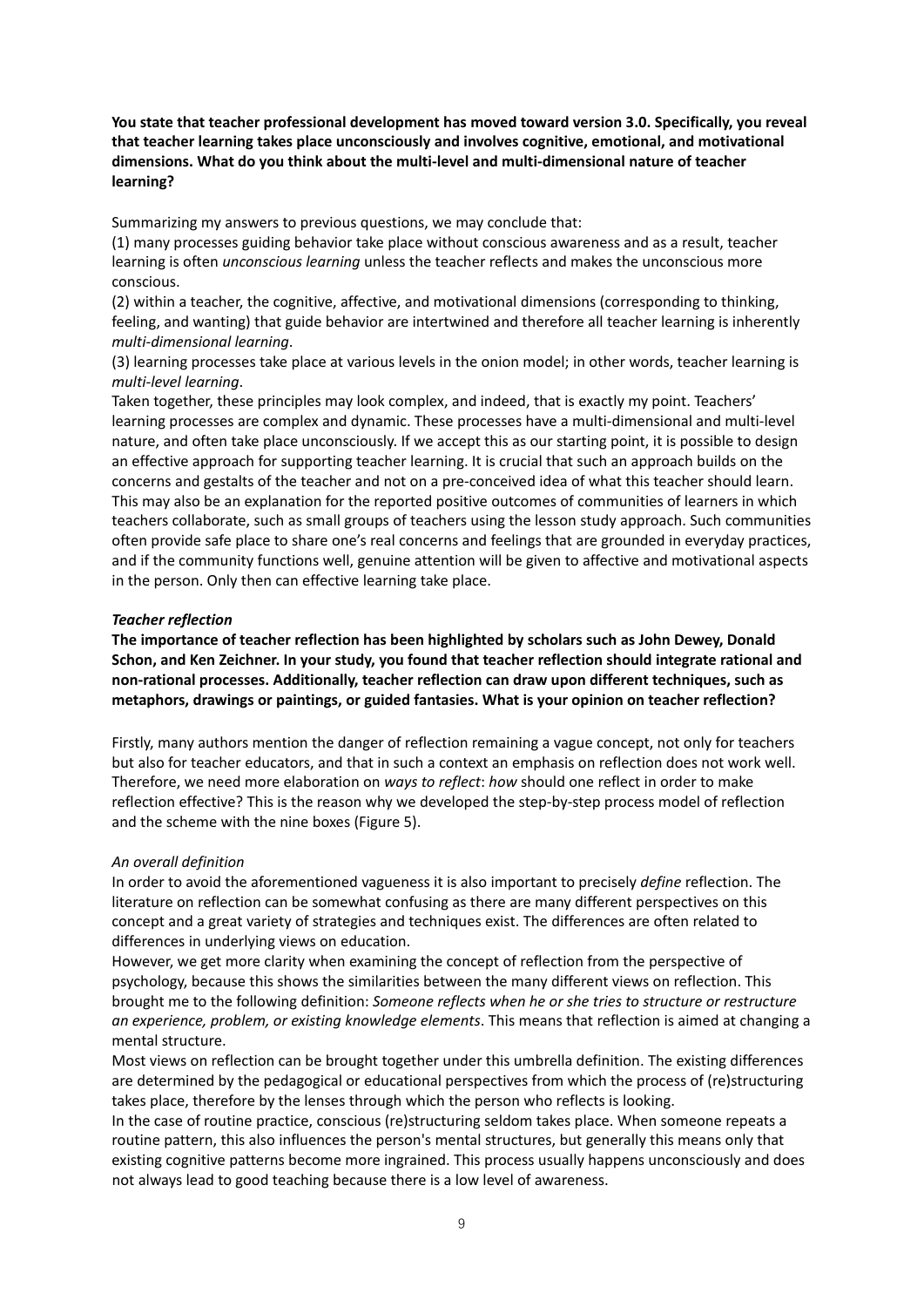#### *Reflection-on-action*

Beginning teachers will usually reflect on what happened when they have a quiet moment, such as after a teaching situation or other situations. If someone has experience as a teacher and has become used to reflection it becomes easier to also reflect *during work situations.* This is called *reflection-in-action*. Reflection-in-action makes it possible to adjust one's approach based on what is happening at that very moment. In such situations it is important for the teacher to keep the five reflection steps in mind as well as the nine boxes, although there may not be enough time in the moment to reflect as thoroughly as after an event (*reflection-on-action*). However, it remains important to use to the right side of the scheme with the nine boxes (Figure 5) even in the case of reflection-in-action. In other words, it is important to pay attention to what is happening inside the students.

From there, awareness may grow of what is essential in that moment and this enables the teacher to continue the lesson in an effective way.

#### *Rational and non-rational aspects*

I have already emphasized that we should take care not to overestimate the importance of rational thinking. It is important that reflection also deals with non-rational aspects within the teacher (see Figure 3) that are often overlooked. Therefore, we should also use strategies and techniques for promoting awareness of these non-rational aspects.

#### **What instruments or methods can we use to enhance teachers' reflective practices?**

There are so many techniques available that we could devote hours to discuss this question. For example, in Evelein and Korthagen (2015) alone we describe 78 techniques for promoting core reflection. I will make a choice and mention a few powerful techniques, some with a more rational approach and some more 'holistic' techniques.

First, many teacher educators ask their student teachers to make *portfolios*. Portfolios are often very productive, as they cause the focus to shift from reflection on separate situations towards reflection on one's professional development as a whole, meaning that teachers have to take an overall stance on themselves. We have found that the outcomes of reflections in a portfolio are particularly interesting if we ask student teachers to use the onion model to structure their reflections. In the example of an inside out case, the teacher starts with a description of the core qualities that are characteristic of his or her teaching. What these qualities mean for teaching ideals or for the mission of the teacher is then considered. Next, one's personal professional identity and professional roles are reflected on. By way of illustration a number of concrete teaching situations can be used for a description of the teacher's professional view on these situations and their beliefs underlying the competencies used in the situations. The concrete behavior and the environment in which that behavior is deployed can then be described and shown; by means of video recordings, for example. Teaching materials, evaluations, photos, and other materials can also illustrate whether the teacher's behavior is consistent with their inner onion layers. Of course, *video recordings* of lessons are also great for promoting reflection, especially because nowadays almost everybody can use a smartphone for this purpose. Such recordings can help to give reflections a concrete and practical starting point and help to avoid the danger of talking about teaching situations in abstract terms. We know from research that teachers 'learn to notice' through the use of video, which means that they start to discover more details within the complexity of the educational process. This is further promoted by the use of a 'viewing guide', which is a framework that helps teachers to look at the videos in a more focused way.

It is important to note that conversations about videos are often drawn towards what is visible in a video recording and particularly the behavior of the teacher, essentially towards what can be observed at the outer layers of the onion model. Knowing this, it is important to also focus on aspects underlying the behavior on the deeper onion layers. It is also important to emphasize strong moments and actions in the video, because video recordings can tend to evoke the tendency in people to look at what is not going well and what can be improved.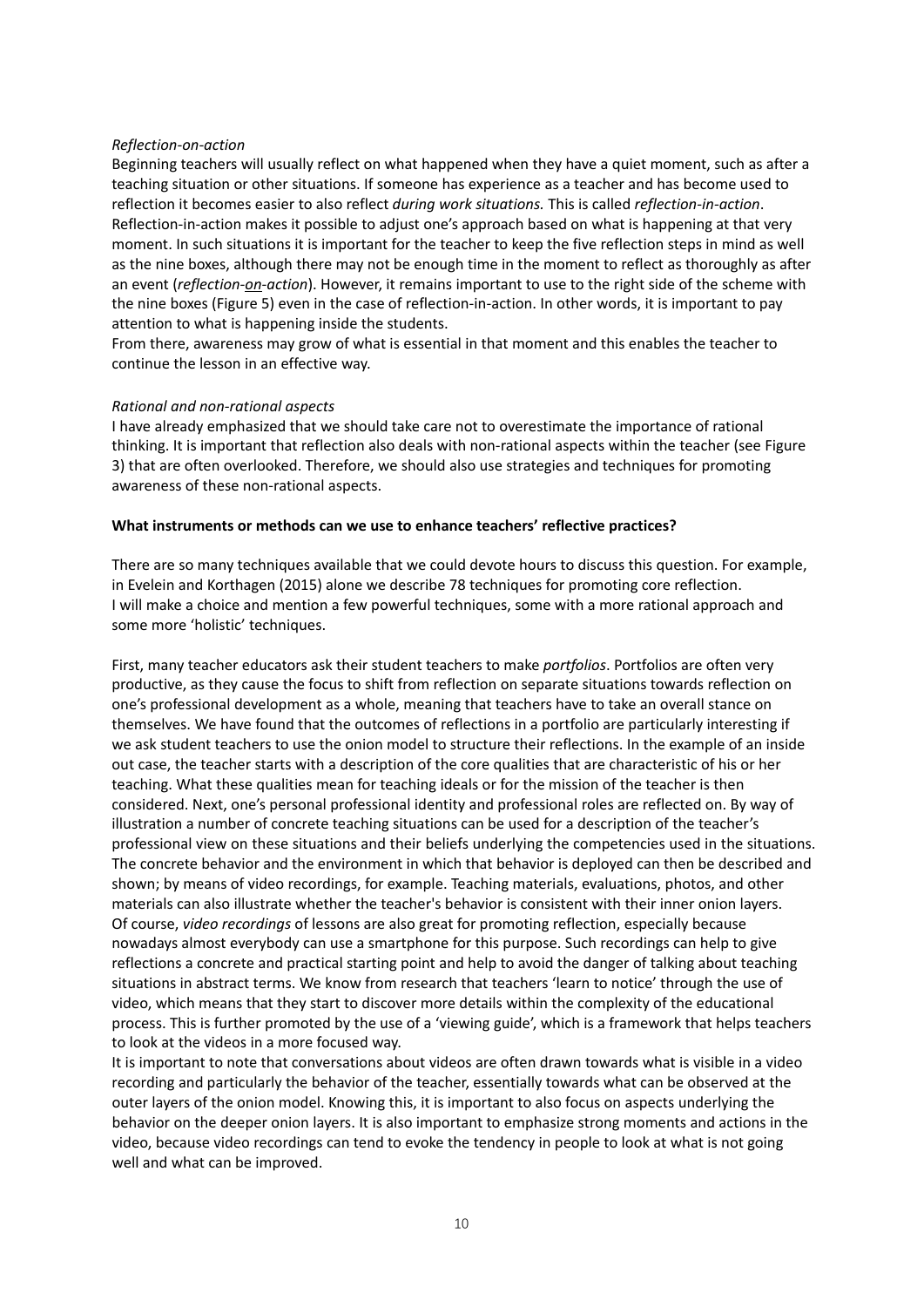It is also interesting to look at a few techniques that are less rationally-oriented, as they can offer an alternative path for gaining more awareness, for example:

*1. Drawings.* Teachers can be invited to make a drawing of a class, or more interestingly, a drawing of themselves in a class. Rough sketches are generally sufficient. The teachers can then compare their drawings in small groups, after which a group discussion about similarities and differences can follow. What is often striking in the drawings are things such as atmosphere, proximity to or distance from the students, the arrangement of tables and chairs, and the position of the teacher in the classroom (in front of the classroom, in the middle of it, close to students or farther away). This often reveals themes that the drawer was at first unaware of, but became more aware of through the drawing process and by comparing a drawing to those of others.

*2. Metaphors.* Metaphors are a useful tool for supporting reflection, particularly reflection on educational visions or professional identity. Metaphors can be introduced to (student) teachers through an assignment such as: 'Think up an image or a metaphor for your teaching. Think of metaphors such as a flower garden, an orchestra, an expedition, a racetrack, an entertainer, a tightrope walker, or a police officer.' Taking a look at the metaphors devised by teachers can be a fascinating way to start reflective conversations in a small or larger group, especially when looking at contrasting metaphors.

*3. Pictures.* Interesting reflection conversations take place when you offer teachers pictures as a metaphor for teaching or education. One can either use specific pictures of educational situations or more general pictures (such as postcards) with images such as a tree, a crossroads, a guitar, a fish bowl, a police man, a traffic sign, the building of a house, and so forth. Such images can make people more aware of their thoughts, feelings, and behavioral tendencies, which can then be discussed.

In Korthagen et al. (2001) we describe more holistic techniques.

# **You operationalized the concept of reflective practice and characterized reflective practitioners. In your opinion, what is the typical feature of reflective practitioners?**

Your question reminds me of an article we published many years ago (Korthagen & Wubbels, 1995). I cite four characteristics of reflective (student) teachers that we found in our research:

1. A reflective person is capable of structuring situations and problems, and considers it important to do so.

2. A reflective student teacher uses certain standard questions when structuring experiences.

3. A reflective student teacher can easily answer the question of what he or she wants to learn.

4. A reflective student teacher can adequately describe and analyze his or her own functioning in the interpersonal relationships with others.

We also found seven correlates, which may be consequences of a reflective attitude or antecedents:

1. Reflective teachers have better interpersonal relationships with students than other teachers.

2. Reflective teachers develop a high degree of job satisfaction.

3. Reflective teachers also consider it important for their students to learn by investigating and structuring things themselves.

4. Reflective student teachers have previously been encouraged to structure their experiences, problems, etcetera (for example during their upbringing, previous schooling, or during a difficult time in life).

5. Reflective student teachers have strong feelings of personal security and self-efficacy.

6. Student teachers with teaching experience who have a high degree of self-efficacy, focus in their

teaching on the students. When they have a low sense of self-efficacy, they focus on the self.

7. Reflective student teachers appear to talk or write easily about their experiences.

These characteristics and correlates are based on several empirical studies carried out in The Netherlands. Hopefully teacher educators in China will recognize these features from their own practices.

## *Teacher education program reform*

**What is the essence of a good teacher? How can we create a more stimulating environment for teacher education?**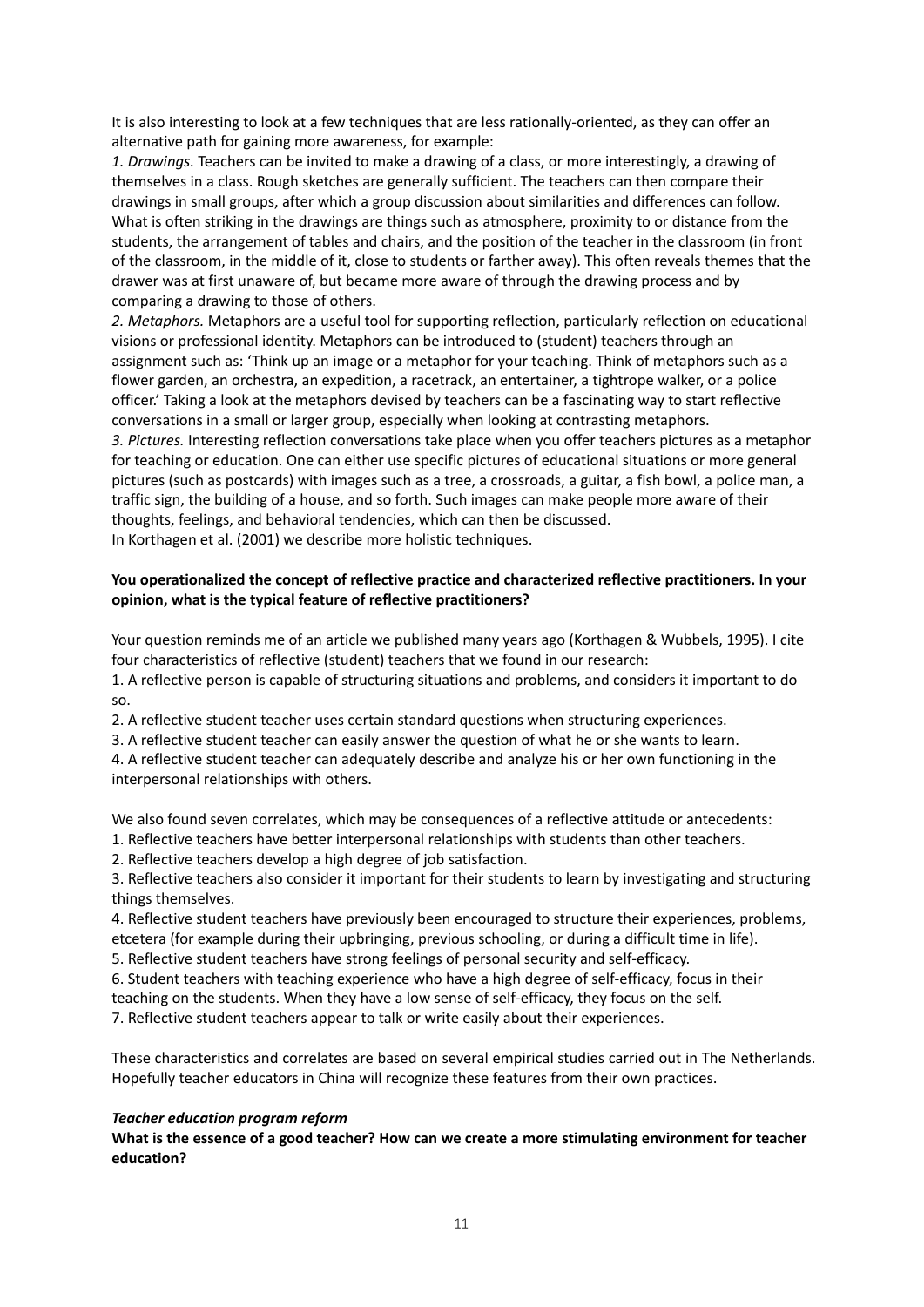A good teacher is competent in the subject matter and its pedagogy and is able to show this in their teacher behavior. However, all the onion layers together determine the quality of a teacher. Therefore, I have defined a good teacher as a teacher in whom there is alignment between the various onion layers (Korthagen, 2004).

The onion model also shows the limitation of a competence-based view on good teaching. Teacher competence is often equated with skills, but core qualities are just as important.

I feel this is a welcome new perspective, as many authors agree that attempts to formulate lists of competencies, often consisting of dozens of sub competencies, still do not capture the essence of a good teacher. We have carried out some experiments among experienced teachers, student teachers, teacher educators, and people from outside education, in which we asked them to think of a good teacher they had experienced in their personal lives. We asked them to formulate an important characteristic of that teacher. We often heard answers such as open, honest, caring, inspiring, enthusiastic, stimulating, and supportive. These are characteristics quite different from those in most lists of teacher competencies.

## **You and your colleagues cogently developed fundamental principles for teacher education programs and practices. Could you please share your major findings?**

Together with my Australian colleague John Loughran and my Canadian colleague Tom Russell I analyzed successful teacher education programs from three continents. Our group was able to formulate seven insights that are helpful for shaping effective teacher education. They should not be surprising in the light of what I have discussed so far. These insights are:

1. Learning about teaching involves continuously conflicting and competing demands.

2. Learning about teaching requires a view of knowledge as a subject to be created rather than as a created subject. (This means that the student teachers are involved in the process of building theory-with-a-small t.)

3. Learning about teaching requires a shift in focus from the curriculum to the learner.

4. Learning about teaching is enhanced through (student) teacher research.

5. Learning about teaching requires an emphasis on those learning to teach working closely with their peers.

6. Learning about teaching requires meaningful relationships between schools, universities, and student teachers.

7. Learning about teaching is enhanced when the teaching and learning approaches advocated in the program are modeled by the teacher educators in their own practice.

We elaborate and illustrate each of these principles in Korthagen, Loughran, & Russell (2006), so I refer to this publication for more details.

# **You and your colleagues empirically examined the effectiveness of teacher education programs. Could you please share your major findings and implications? In China, with the support of the government and educational administrations, we are reforming university-based teacher education programs. What can Chinese teacher educators learn from your studies?**

We found that a realistic teacher education program can bridge the gap between theory and practice, has a clear impact on the teaching practices of the graduates of such a program, and leads to more job satisfaction in teachers (Korthagen, 2010b). Graduates of such a program are appreciative about their preparation and often state that they experienced a seamless connection between theory and practice. These findings contrast sharply with the research showing that traditional teacher education programs with a theory-based approach had little effect on teacher behavior in practice. We have come to conclude that an important cause of the limited impact of many teacher education programs may be that they focus too much on Theory with capital T and do not support their student teachers sufficiently in developing theory with a small t that is really helpful to them. This could mean that teacher educators themselves create the gap between theory and practice...

In addition, the onion model offers concrete guidelines for teacher educators. Our research has shown that this model supports teachers in building on their strengths, and helps them to become aware of and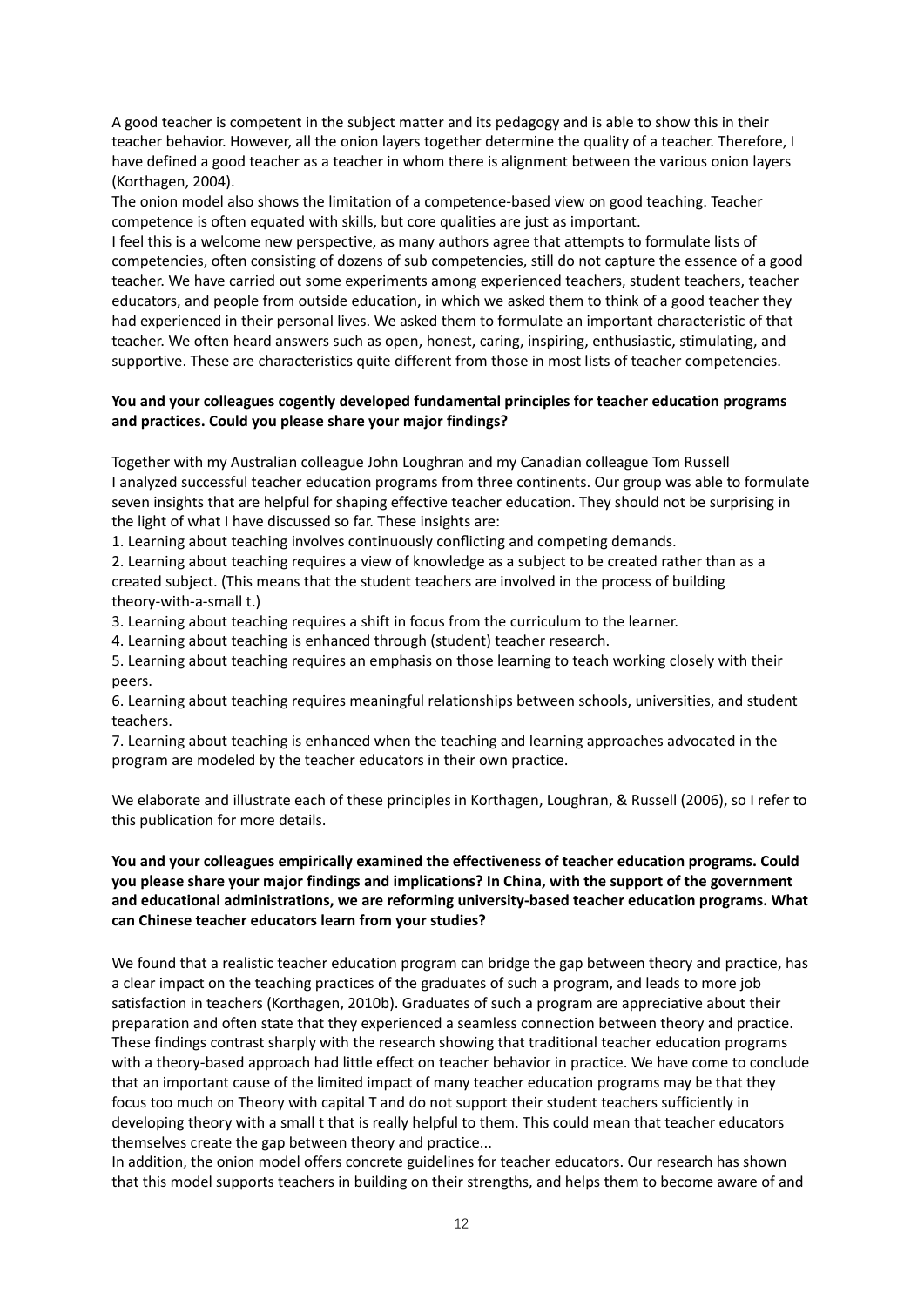overcome inner obstacles. This makes teachers more effective. Therefore, in my view, teacher educators should deliberately use the onion model and also ask their student teachers to use it in their reflections.

If one wishes to improve teacher education it is important to have a clear view of what makes a good teacher. The onion model counterbalances an over-emphasis on specific aspects as described in my historical overview. This overview showed that, depending on the decade in which teachers were educated, different aspects were considered most essential for good teachers. This clarified the dominating influence of certain scientific paradigms. From a more integrative perspective, good teaching may be characterized by a state of harmony between the various onion levels. This means that a teacher educator will ideally devote attention to all the levels, preferably in relation to one another, depending on the phase of the teacher education program, the developmental process of the individual student teacher, and the specific problem at hand. In other words, we propose a more holistic approach towards teacher development in which good teaching is not equated with competencies and which tries to find a realistic middle ground between views based on different paradigms.

## **How can we make teacher education programs more effective to address the gap between theory and practice in teacher education?**

As I have discussed, the most important thing is that we take the concerns of student teachers seriously and offer them supportive instruments for reflection, such as the five-step model, the nine boxes, and the onion model. The theory we offer should be linked to the student teachers' concerns and their reflections on concrete practices. This view will cause a radical change in the structure of teacher education programs. As this approach implies a big shift in focus for many teacher educators, they will also need support in order to make a realistic program work. This is why I have invested much time and effort in the professional development of teacher educators world-wide by training them in the promotion of reflection and in building a realistic teacher education program. In my view, this is where all change in teacher education should begin.

## **You and your colleagues proposed a strength-based approach to teacher professional development. Could you please introduce this approach to us?**

The essence of the approach is in making teachers aware of their core qualities and inspiration and supporting them in enacting these in practice and dealing with the obstacles that keep them from doing so. The underlying idea is that professional behavior becomes more effective and fulfilling when it is connected with the core qualities and ideals of a person.

If reflection is focused on such alignment, we call it *core reflection* (Korthagen, 2014)*.* This leads to an emphasis on strengths, contrary to what is common in teacher education. Often people pay most of their attention to what is *not* going well. In psychology this is called the *negativity bias*. However, building on strengths is essential to all learning processes. When coaching a student teacher, small moments of success can be explored more deeply and the reasons for the success may receive thorough attention by looking at competencies and personal qualities that emerged. In this way, a teacher can become aware of such positive aspects, enabling this teacher to deliberately use them in future situations. This is called *strengths-based coaching*.

#### *Positive psychology*

There are indications from the field of positive psychology that reflecting on successful experiences is more effective than problem-oriented reflection (Fredrickson, 2009). This can be explained by the fact that a problem-oriented focus evokes negative feelings. They appear to narrow one's perspective and thereby hinder development.

Nowadays we know that positive feelings are essential in helping people grow, both professionally and personally. Positive feelings broaden perception and thinking. Fredrickson (2009) even states that it is necessary that someone has more positive than negative experiences in order for growth to take place. All this has led to a strengths-based approach in therapy, coaching, mental health care, youth care, business, and other social sectors. Also in education many people are aware that a strong focus on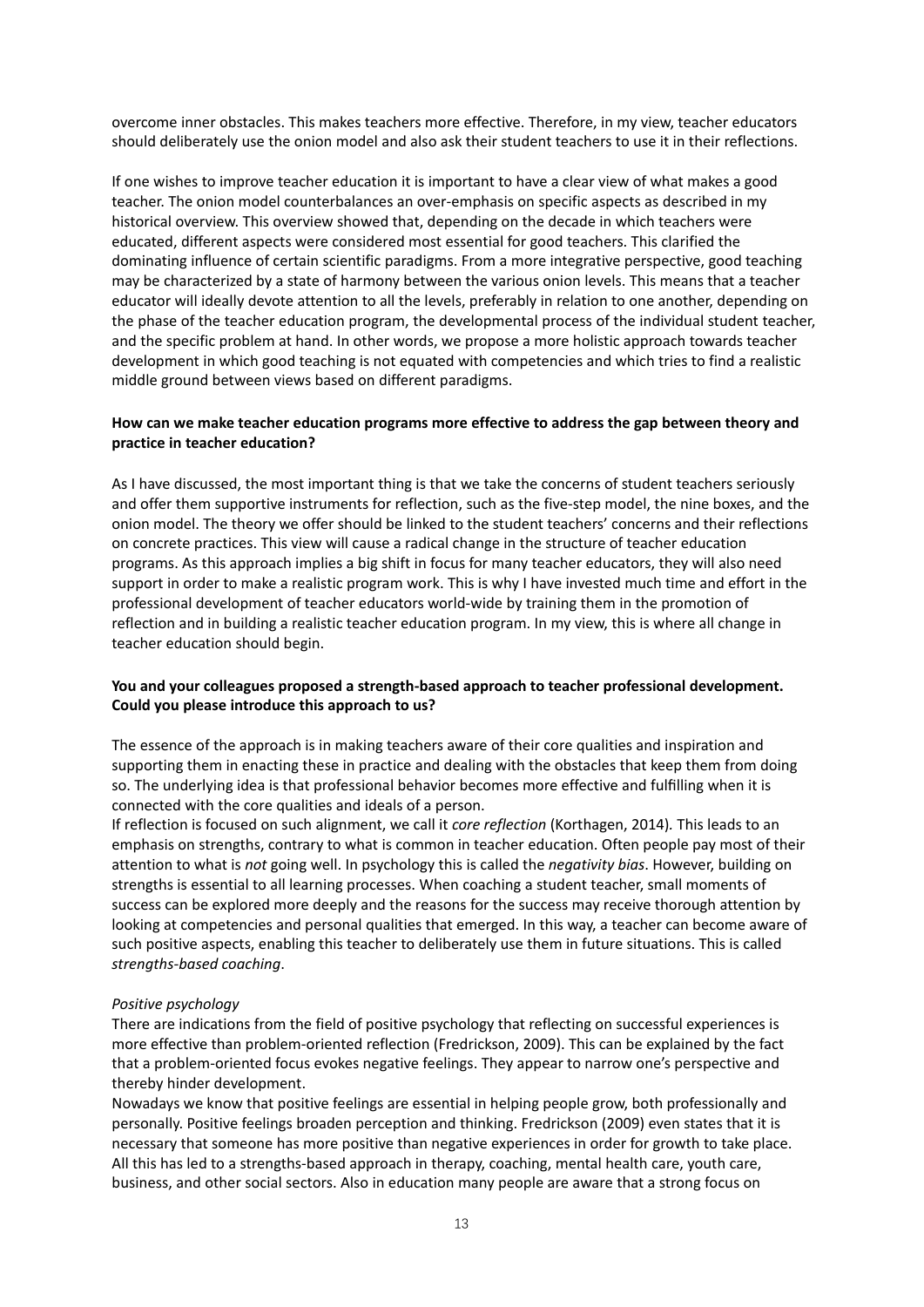problems is not effective. Schools are increasingly convinced that building on the qualities and talents of children yields better results than a one-sided focus on shortcomings or deficiencies and that a positive approach provides a better basis for cognitive development and student well-being. Focusing on core reflection during initial and in-service teacher education can also make teachers more aware of the core qualities of their students, so that they are better able to direct students in making use of their own core qualities, both at school and throughout the rest of their lives. The topic that we touch on here, is identity development in children. This requires teachers to examine 'the core of the onion' both within themselves and in children.

## **How can we adopt teacher educator modeling as a means of changing the views and practices of future teachers?**

As the old adage goes: 'Teachers teach as they are taught and not as they are taught to teach.' This insight leads to the *congruency principle*: teacher educators should model how to teach well, for example by building on strengths, connecting theory and practice, and using effective pedagogical measures. A useful way to promote congruency is *explicit modeling* (Loughran, 1996). Explicit modeling involves someone both exhibiting exemplary behavior and making this exemplary behavior explicit. For example, a teacher educator can explain to her student teachers that she wants to pay attention to thinking, feeling, and wanting because she strives to deepen the reflection process. If this teacher educator does indeed systematically pay attention to these aspects, the student teachers will then experience an example of the approach. This is more effective than only teaching theory about it.

There are four principles supporting explicit modelling that are summarized in the EELA model: show exemplary behavior, make this exemplary behavior explicit to ensure that others notice the exemplary behavior, legitimize the exemplary behavior by linking it to theory, and promote application by inviting those involved to apply the same behavior in their work contexts. Lunenberg, Korthagen, and Swennen (2007) emphasize the importance of these four principles for promoting transfer of learning. Essentially, we should teach as we preach.

#### **Do you have any other concerns or topics to share regarding educational research?**

I appreciate the opportunity to share ideas based on my work. Readers who understand English may wish to go to my website [www.korthagen.nl/en](http://www.korthagen.nl/en) for more detailed information and background articles on everything I discussed here.

Regretfully, a language barrier makes it complicated to have international exchanges frequently, but I feel grateful for this interview. Thank you very much, Dr. Gang Zhu, for your thoughtful questions and your offer to translate the interview.

I recently wrote a book for teacher educators in English about the promotion of reflection and realistic teacher education which connects practice and research in this field. I think it will offer teacher educators all over the world concrete guidelines for their work with student teachers. Although this book has not yet been published in English, which I expect will happen in a few months from now, it is already in the process of being translated into Japanese. I hope that there will be more opportunities for translations of my work in the future aimed at Chinese teacher educators.

I am thankful to be part of the inspiring international community in this field and the opportunities to learn from each other. We need each other in this world to make progress in teacher education and research.

#### **References**

- Brouwer, N. & Korthagen, F. (2005). Can teacher education make a difference? *American Educational Research Journal, 42*(1), 153-224.
- Cochran-Smith, M. & Zeichner, K.M. (Eds.). (2005). *Studying teacher education: The report of the AERA panel on research and teacher education.* Mahwah, NJ: Lawrence Erlbaum.
- Dilts, R. (1990). *Changing belief systems with NLP.* Cupertino: Meta Publications.